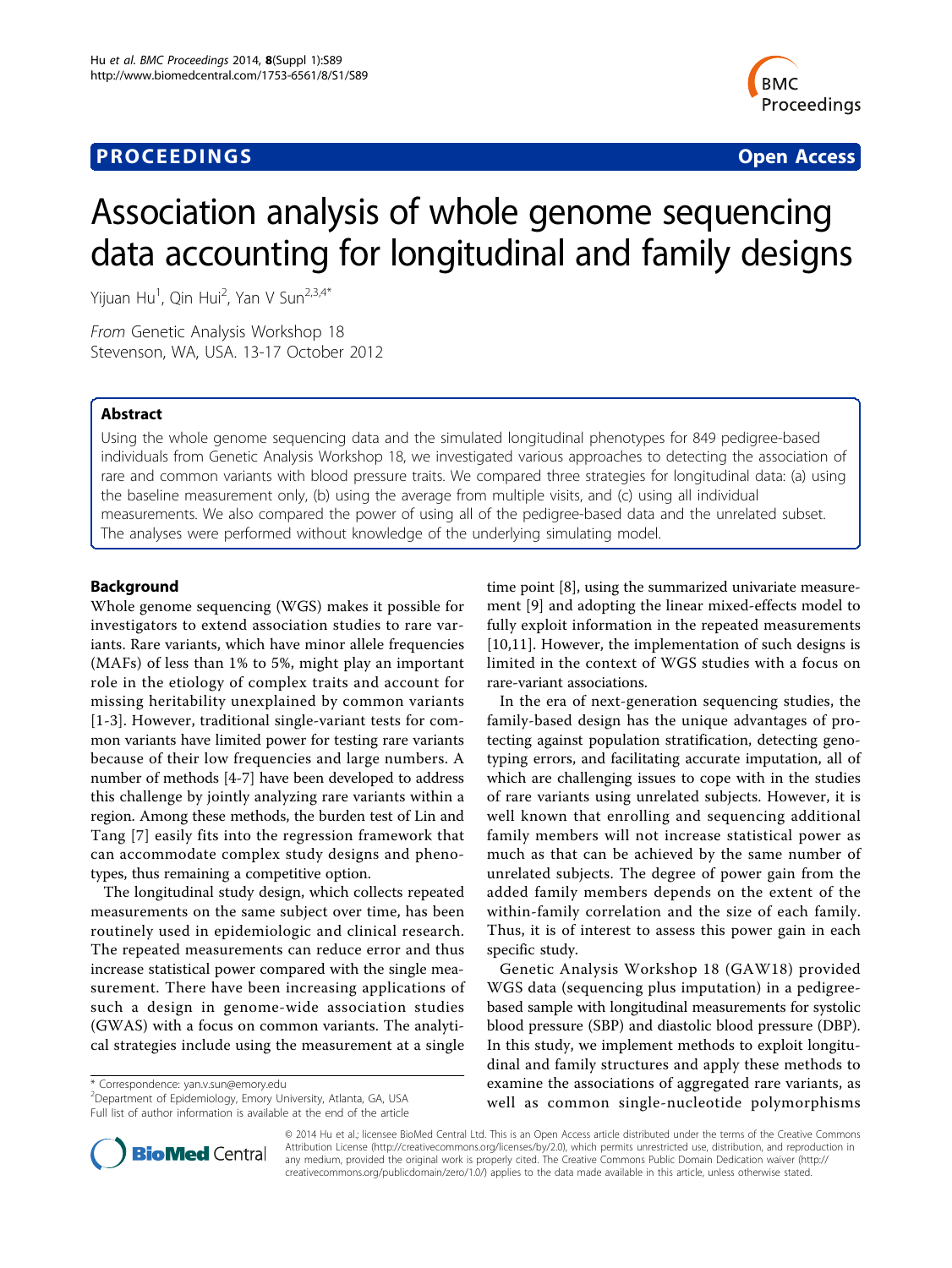(SNPs), with SBP and DBP. We compare the power of the methods using the baseline measurement only, using the averaged value over repeated measurements, and using the full information of longitudinal data. We also contrast the power of the methods using all of the pedigree-based data with that using the unrelated subset.

#### Methods

In this study, we focus on the first replicate of simulated SBP and DBP and the genetic data from sequencing and imputation only on chromosome 3 because of limited computation resources. The analyses were performed without knowledge of the underlying simulating model. We obtained 849 individuals from 20 pedigrees, among which 142 are unrelated. All individuals have SBP and DBP measurements at three time points with no missing data, as well as age, gender, smoking status, and antihypertensive medication status. Note that we preadjust the SBP and DBP measurements by the antihypertensive medication status (i.e., increasing SBP by 10 mm Hg and DBP by 5 mm Hg if the subject is taking medication). We define common variants as those with MAFs 5% or greater and obtain 403,098 SNPs on chromosome 3. We jointly analyze rare variants by mRNA transcripts, which are the functional products of genes. We exclude transcripts whose total rare allele frequency (i.e., sum of MAFs over all inclusive variants) is less than 0.01 and end up with a total of 813 transcripts represented by accession numbers. Given a common single-nucleotide polymorphism (SNP) or a transcript for the phenotype, we consider using (a) the baseline, (b) the time-averaged, and (c) the repeated measurements; for study subjects, we consider using (a) the entire pedigree-based sample and (b) the unrelated subjects only. All statistical analyses were carried out in R [\(http://www.r-project.org](http://www.r-project.org)) version 2.15.1.

#### Notation

Assume there are  $m$  rare variants in a transcript. Under the population-based design, let  $Y_{it}$  denote the phenotype measured for subject *i* at time *t*,  $G_i = (G_{i1}, G_{i2}, ..., G_{im})^T$ <br>the genotypes of the *m* variants and  $X_i = (X_i, X_j)$ the genotypes of the *m* variants, and  $X_{it} = (X_{it1}, X_{it2}, \ldots, X_{itm})$  $X_{itq}$ <sup>T</sup> the q covariates including the intercept and possibly time varying ones. Under the family based design and time-varying ones. Under the family-based design and when subject  $i$  belongs to family  $p$ , we modify the aforementioned notation to be  $Y_{pi}$ ,  $G_{pi}$  and  $X_{pit}$ .

#### Burden score of rare variants

We focus on variants with MAF less than 5% and that are putatively functional (i.e., nonsense, missense, or splice site mutations). Specifically, using the chromosomal location (NCBI built 37.1) provided by the GAW18 data, we search for functional annotation of 812,234 SNPs with MAFs 5% or less on chromosome 3 using

the GVS server (<http://snp.gs.washington.edu>). We consider the following functional categories: missense, missense-near-splice, splice-3, splice-5, stop-gained, stoplost, and stop-lost-near-splice. Note that the functional annotation is specific to each transcript. The burden score of the ith subject at a given transcript is defined as the sum of genotypes of the selected variants:  $S_i = \sum_{j=1,...,m} G_{ij}$ .

In the framework of Lin and Tang [[7](#page-5-0)], the burden score is used in the following regression models as a regular covariate.

#### Models and assumptions

## Unrelated subjects with single measurements of blood pressure

The single measurements of blood pressure can be the baseline or time-averaged SBP or DBP. We denote the baseline and averaged measurements by  $Y_{i1}$  and  $Y_{i+} = \sum_{t} Y_{it}$ , respectively. Because they are all quantitative, it is natural to relate each of them to  $S_i$  and  $X_i$ through the linear regression model:

$$
Y_{i1} \text{ or } Y_{i+} = bS_i + g^{\mathrm{T}} X_i + e_i,
$$
 (1)

where  $\epsilon$ <sub>i</sub> is an error term with mean zero and variance  $\sigma^2$  and  $X_i$  includes the intercept, gender, smoking status, and baseline (averaged) age in the baseline (averaged) phenotype model.

## Unrelated subjects with repeated measurements of blood pressure

To account for the correlation of measurements from the same individual, we use the linear mixed-effects model. For subject  $i$  at time  $t$ , it is written as

$$
Y_{it} = bS_i + g^{\mathrm{T}}X_{it} + b_i + e_{it}, \qquad (2)
$$

where  $b_i$  is a random effect that follows  $N(0, \sigma_b^2)$ ;  $\epsilon_{ii}$  is<br>*p* error term that follows  $N(0, \sigma_b^2)$ ; and *h* are mutually an error term that follows  $N(0, \sigma^2) \neq \iota$  and  $b_i$  are mutually independent; and  $Y_c$  consists of the intercent gender independent; and  $X_{it}$  consists of the intercept, gender, smoking status, and the time-varying age. By including age into  $X_{it}$ , we assume that the traits change linearly with time. Both visual inspection of the individual-level trait trajectories and statistical testing of the age coefficient support the linear modeling (results not shown). Because Cov  $(Y_{it}, Y_{it}) = \sigma_b^2 + \sigma^2$  for  $t = t'$  and Cov  $(Y_{it}, Y_{it}) = \sigma_b^2$  for  $t \neq t'$ , the random effect  $b_i$  induces a squared correlation of  $\sigma_b^2/(\sigma_b^2 + \sigma^2)$  between any pair of measurements from subject *i*. Note that  $b_i$  is shared by different measurements of subject i so that the induced correlations are the same.

## Families with single measurements of blood pressure

To account for the phenotype correlation among subjects from the same family, we also adopt a linear mixed-effects model. For the ith subject in the pth pedigree, we formulate that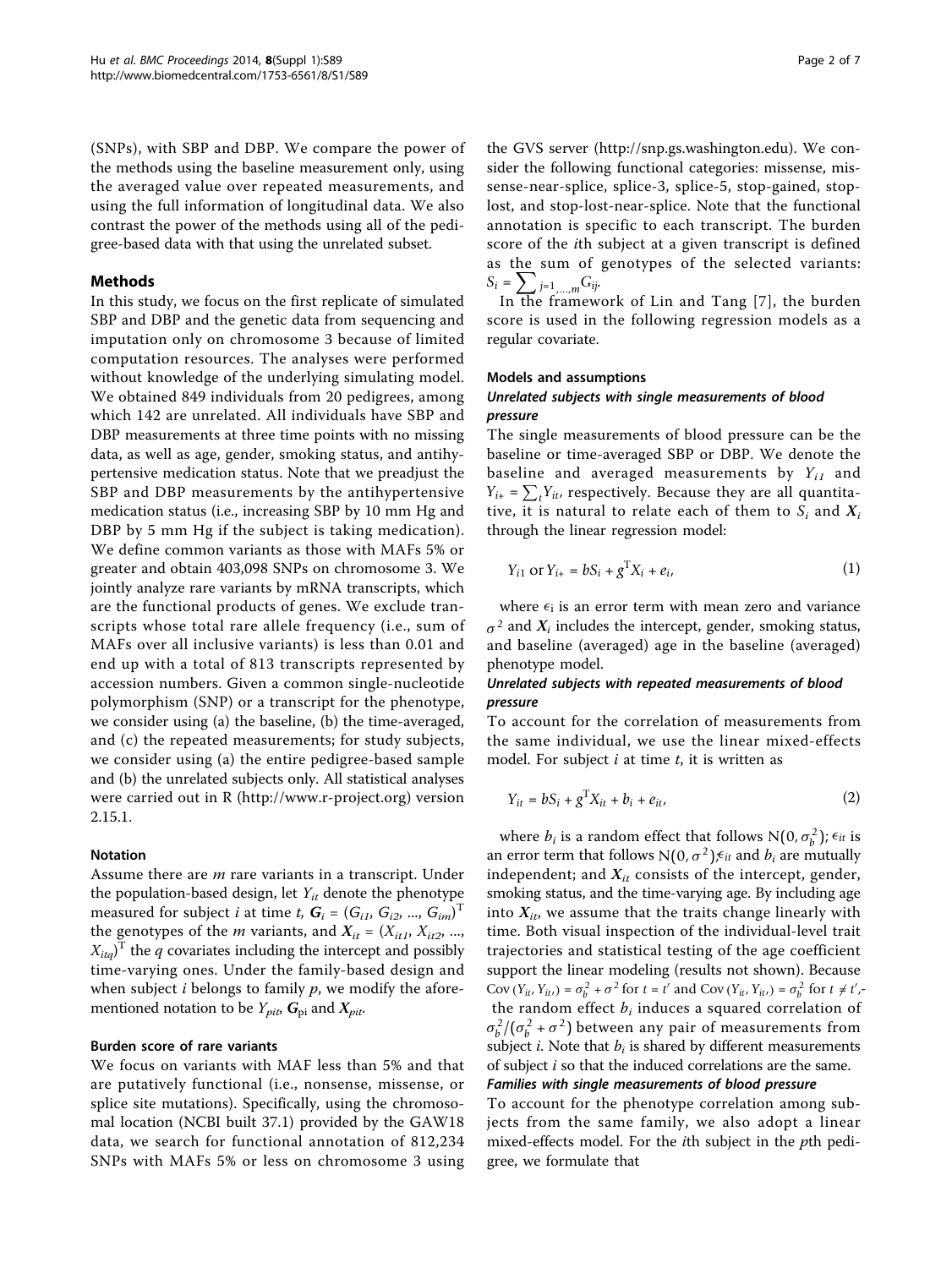$$
Y_{pi1} \text{ or } Y_{pi+} = \beta S_{pi} + \gamma^{\mathrm{T}} X_{pi} + g_{pi} + \epsilon_{pi}, \tag{3}
$$

where  $g_{ni}$  is a random effect representing genetic similarity among family members,  $\epsilon_{\mathrm{pi}}$  is an error term that follows  $N(0, \sigma^2)$ ,  $g_{pi}$  is independent of  $\epsilon_{pi}$   $\epsilon_{pi}$ , and  $X_{pi}$  is the same as  $Y_{\text{c}}$ , in (1) In addition, we assume that the same as  $X_i$  in (1). In addition, we assume that  $Corr(g_{\text{pi}}, g_{\text{pi}}) = 2\psi_{\text{ii}}$ ,  $Corr(g_{\text{pi}}, g_{\text{pi}}) = 2\psi_{\text{ii}}$ , where  $\psi_{\text{ii}}$ , is the kinship coefficient between family member  $i$  and  $i'$ . Unlike  $b_i$  in (2), which is shared among correlated units (time), there is a random effect  $g_{pi}$  for each unit (subject) here, and their covariance matrix is specified so that correlations among different pairs of family members are different.

#### Families with repeated measurements of blood pressure

Model (3) can be readily extended to accommodate repeated measurements. We include the repeated measurements in (3) as follows:

$$
Y_{pit} = \beta S_{pi} + \gamma^{\mathrm{T}} X_{pit} + g_{pi} + b_{pi} + \epsilon_{pit}, \tag{4}
$$

where  $X_{pit}$  contains the time-varying age,  $g_{pi}$  is introduced previously,  $b_{pi}$  follows the same distribution as  $b_i$ in model (2), and  $g_{pi}$  and  $b_{pi}$  are independent of each other. Unlike in (2),  $b_{pi}$  here characterizes the additional correlation between repeated measurements after adjusting for the genetically induced portion. To see this, we consider the reduced model without  $b_i$ :

$$
Y_{pit} = \beta S_{pi} + \gamma^{\mathrm{T}} X_{pit} + g_{pi} + \epsilon_{pit} \tag{5}
$$

For both (4) and (5), the covariance between different family members is  $Cov(Y_{pit}, Y_{pit'}) = 2\psi_{ii}$ ,  $\sigma_g^2$  for any t and  $t'$ . However, the covariance between measurements  $(t \neq t')$  from the same subject is Cov  $(Y_{pit}, Y_{pit}) = \sigma_g^2 + \sigma_b^2$ based on (4) and Cov  $(Y_{pit}, Y_{pit}) = \sigma_g^2$  based on (5).

Although model (4) is more flexible than (5), the chromosome-wide scan based on (4) is not feasible within the given timeframe and available computational resources. We thus adopt a two-stage strategy that first scans chromosome 3 using (5) and then refines the p-values of top SNPs using (4).

#### Population stratification

GAW18 data consist of Mexican Americans from San Antonio, a population that may have an admixed ancestry of whites and Native Americans. To account for possible population stratification, we include top principal components (PCs) of SNP genotypes as covariates in the above regression models. We first obtain independent SNPs (linkage disequilibrium  $\mathbb{R}^2$  <0.2) restricted to those with MAFs 5% or greater using the unrelated subjects. Then we project the SNP loadings of unrelated subjects to their relatives to calculate the eigenvectors of the entire sample of families.

#### Results

Figure [1](#page-3-0) displays the quantile-quantile (QQ) plots of p-values for testing the association between common SNPs and SBP. All 6 tests produced proper type I error because their genomic control parameter  $\lambda$ 's are close to 1. This suggests that the data are well described by our models and population stratification is appropriately adjusted by the PCs. Clearly, using all pedigree-based samples is substantially more powerful than using the unrelated subjects only. In addition, using the averaged SBP yielded smaller  $p$ -values for top SNPs than using the baseline or repeated measurements, and using the repeated measurements is slightly more powerful than using the baseline. This pattern can also be seen in Figure [2](#page-3-0). The top five SNPs based on the method using the averaged SBP and all subjects are listed in Table [1](#page-4-0), whose last column provides the refined p-values from model (4). Note that the use of model (4) does not alter the aforementioned order based on power, although it tends to slightly improve on the use of model (5). Using the Bonferroni correction, the genome-wide significance threshold is  $1.3 \times 10^{-7}$ , at which the top five SNPs can be declared as genome-wide significant by any method. Note that we only focused on chromosome 3, so what we are assessing is in fact chromosome-wide significance. For testing the association between rare variants and SBP, the 6 tests also have controlled type I error (see Figure [3](#page-4-0) for QQ plots of p-values). Again, compared with the unrelated subset, the relatives added considerable information on the associations of the top three transcripts. All three types of SBP generated comparable power with all individuals, and the three consensus top transcripts are described in Table [2](#page-5-0). Using the Bonferroni correction, the genome-wide significance threshold is  $6.2 \times 10^{-5}$ , at which the three top transcripts can be declared as genome-wide significant by any method. All of the identified common and rare variants map to the gene MAP4, which spans from 47,892,180 to 48,130,769 on chromosome 3.

The results of testing the genetic association with DBP show similar patterns as with SBP (data not shown). In particular, using the averaged DBP yielded better power than using the repeated measurements. Tables [1](#page-4-0) and [2](#page-5-0) provide the top common SNPs and transcripts, respectively.

### Discussion and conclusions

We investigated three approaches to exploiting longitudinal phenotype data and assessed the power gain of adding family members in the context of WGS studies. Most GWAS have focused on the population-based design, which maximizes the power per genotyped subject. Our results demonstrated that including family members can also significantly boost the power. Most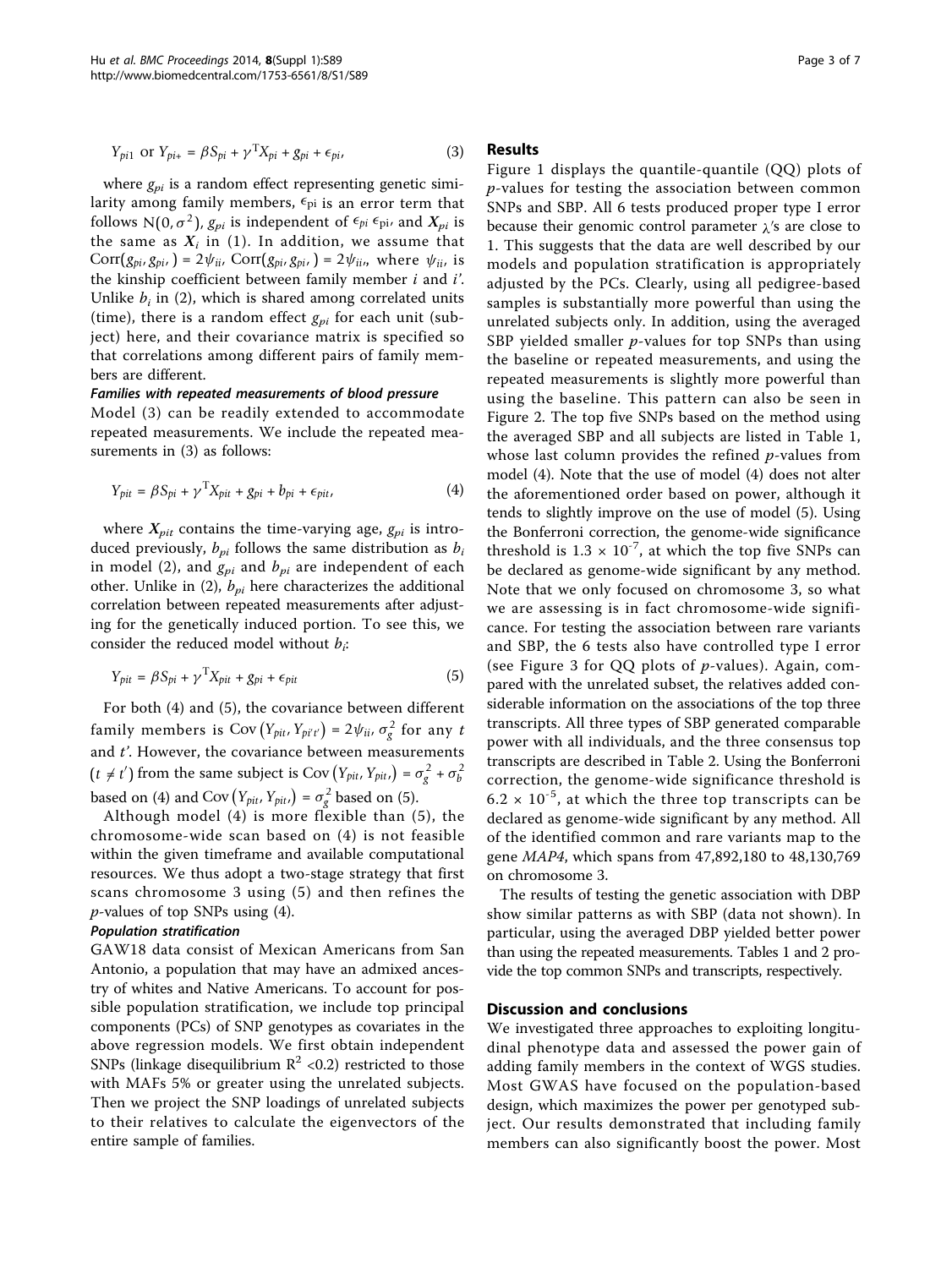<span id="page-3-0"></span>

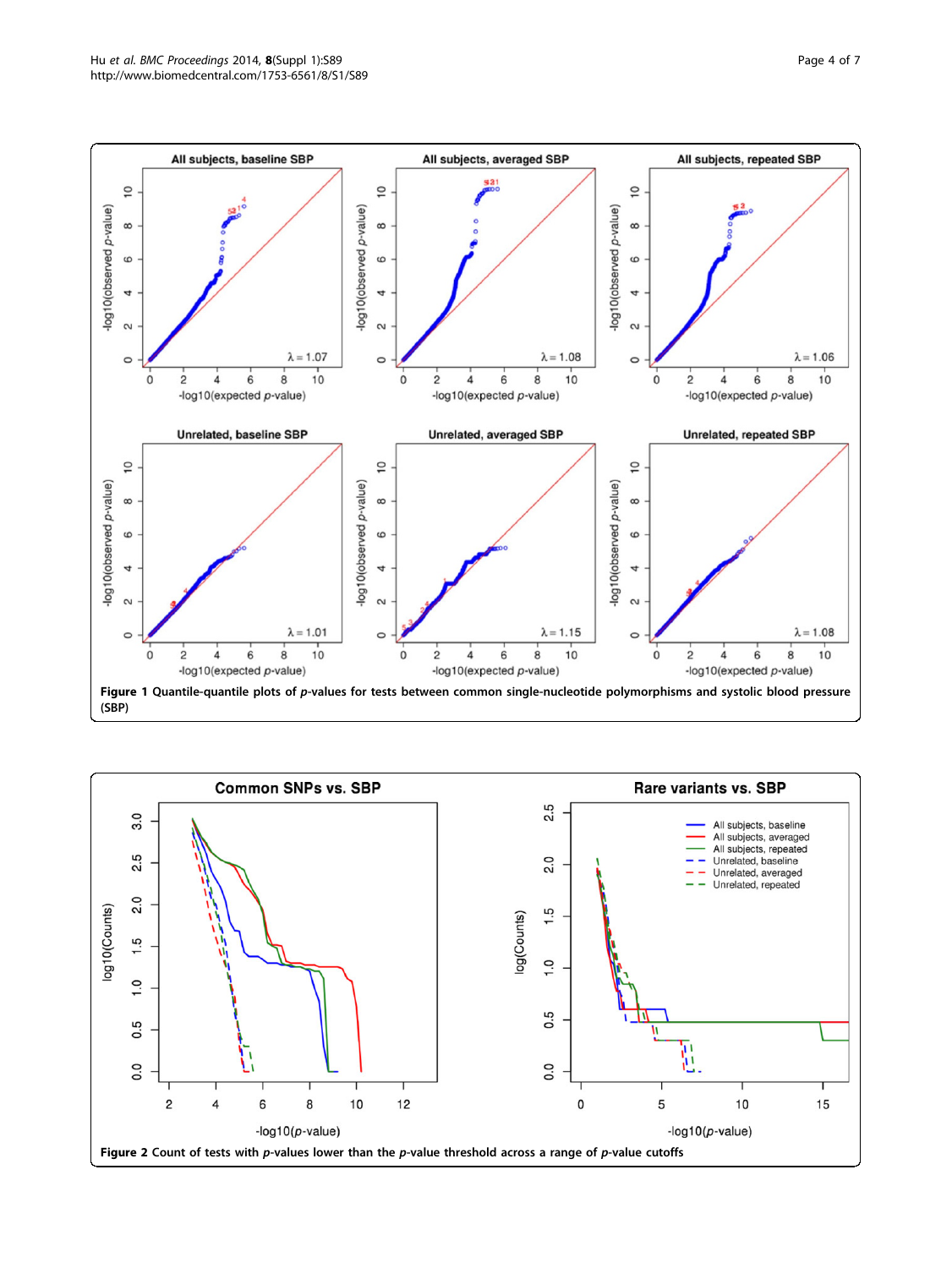|               |      |     |                 |            | SBP <i>p</i> -values  |                       |                       |                       |
|---------------|------|-----|-----------------|------------|-----------------------|-----------------------|-----------------------|-----------------------|
| SNP ID        | Gene | Chr | <b>Position</b> | <b>MAF</b> | <b>Baseline</b>       | Averaged              | Repeated-1            | Repeated-2            |
| 3 47903424    | MAP4 | 3   | 47903424        | 0.124      | $2.3 \times 10^{-9}$  | $6.3 \times 10^{-11}$ | $2.2 \times 10^{-9}$  | $1.1 \times 10^{-10}$ |
| 3 47903305    | MAP4 | 3   | 47903305        | 0.123      | $3.2 \times 10^{-9}$  | $6.5 \times 10^{-11}$ | $1.7 \times 10^{-9}$  | $1.0 \times 10^{-10}$ |
| 3 47905079    | MAP4 | 3   | 47905079        | 0.124      | $3.2 \times 10^{-9}$  | $6.5 \times 10^{-11}$ | $1.7 \times 10^{-9}$  | $1.0 \times 10^{-10}$ |
| 3 47588649    | MAP4 | 3   | 47588649        | 0.122      | $3.5 \times 10^{-9}$  | $6.7 \times 10^{-11}$ | $1.8 \times 10^{-9}$  | $1.1 \times 10^{-10}$ |
| 3 47990500    | MAP4 | 3   | 47990500        | 0.123      | $3.6 \times 10^{-9}$  | $7.2 \times 10^{-11}$ | $2.1 \times 10^{-9}$  | $1.1 \times 10^{-10}$ |
|               |      |     |                 |            | DBP <i>p</i> -values  |                       |                       |                       |
| <b>SNP ID</b> | Gene | Chr | <b>Position</b> | <b>MAF</b> | <b>Baseline</b>       | Averaged              | Repeated-1            | Repeated-2            |
| 3 48064367    | MAP4 | 3   | 48064367        | 0.128      | $1.4 \times 10^{-11}$ | $3.6 \times 10^{-13}$ | $3.5 \times 10^{-13}$ | $3.6 \times 10^{-13}$ |
| 3 47711490    | MAP4 | 3   | 47711490        | 0.120      | $1.8 \times 10^{-11}$ | $3.9 \times 10^{-13}$ | $5.4 \times 10^{-12}$ | $3.9 \times 10^{-13}$ |
| 3 48092335    | MAP4 | 3   | 48092335        | 0.127      | $2.8 \times 10^{-11}$ | $4.8 \times 10^{-13}$ | $2.2 \times 10^{-12}$ | $5.2 \times 10^{-13}$ |
| 3 48105528    | MAP4 | 3   | 48105528        | 0.127      | $2.8 \times 10^{-11}$ | $4.8 \times 10^{-13}$ | $2.2 \times 10^{-12}$ | $5.2 \times 10^{-13}$ |
| 3 47990500    | MAP4 | 3   | 47990500        | 0.123      | $4.9 \times 10^{-11}$ | $5.0 \times 10^{-13}$ | $5.8 \times 10^{-12}$ | $5.4 \times 10^{-13}$ |

<span id="page-4-0"></span>Table 1 p-Values for the top five common single-nucleotide polymorphisms based on the analysis of averaged systolic blood pressure

Note: Repeated-1 and repeated-2 correspond to model (5) and model (4), respectively.

DBP, diastolic blood pressure; MAF, minor allele frequency; SBP, systolic blood pressure

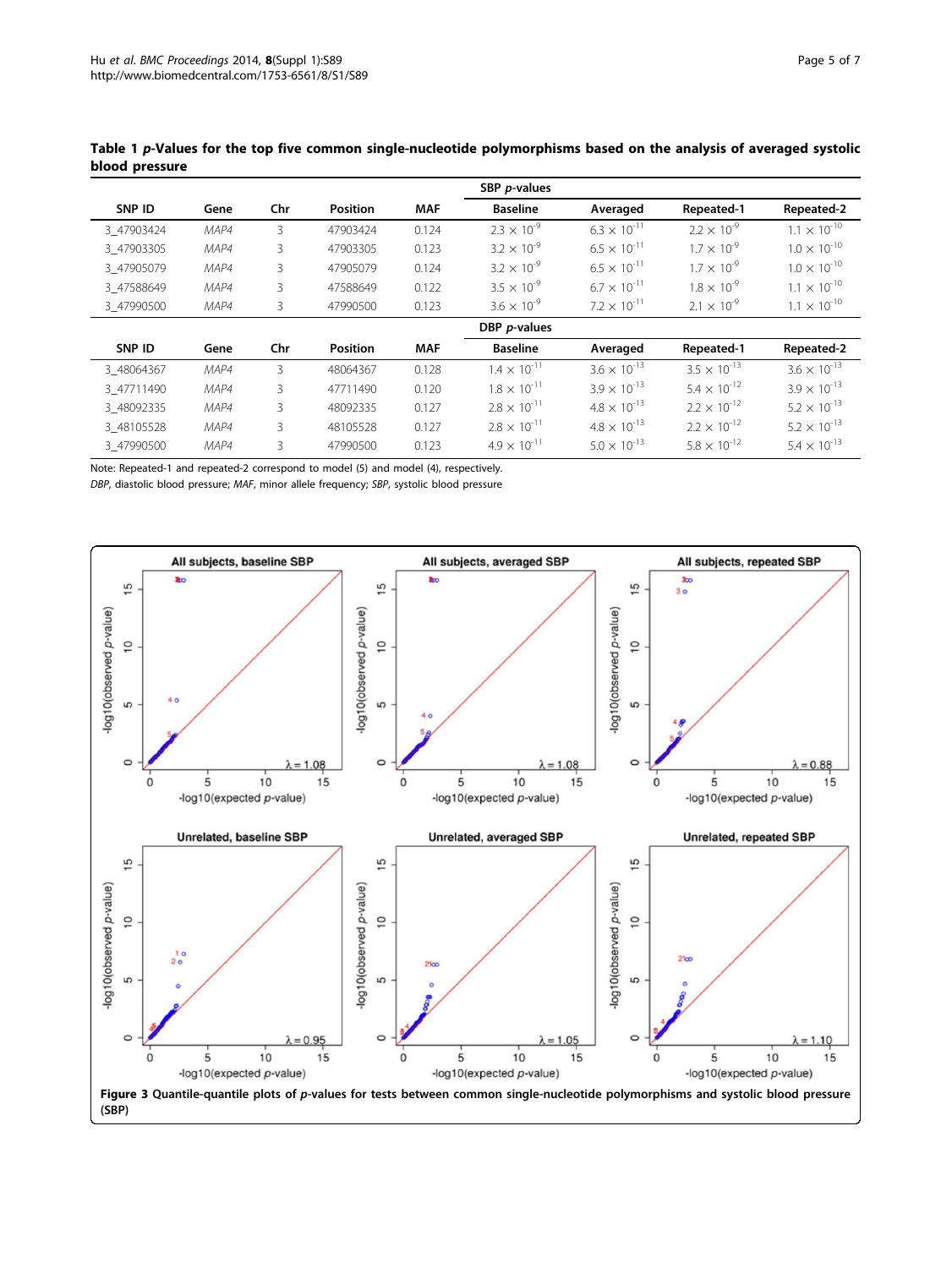|                     |      |     |             | SBP <i>p</i> -values               |                                    |                                    |                                    |  |
|---------------------|------|-----|-------------|------------------------------------|------------------------------------|------------------------------------|------------------------------------|--|
| <b>Accession ID</b> | Gene | Chr | <b>SMAF</b> | <b>Baseline</b>                    | Averaged                           | Repeated-1                         | Repeated-2                         |  |
| NM 001134364.1      | MAP4 | 3   | 0.080       | $<$ 2.2 $\times$ 10 <sup>-16</sup> | $< 2.2 \times 10^{-16}$            | $< 2.2 \times 10^{-16}$            | $<$ 2.2 $\times$ 10 <sup>-16</sup> |  |
| NM 002375.4         | MAP4 | 3   | 0.074       | $<$ 2.2 $\times$ 10 <sup>-16</sup> | $<$ 2.2 $\times$ 10 <sup>-16</sup> | $<$ 2.2 $\times$ 10 <sup>-16</sup> | $<$ 2.2 $\times$ 10 <sup>-16</sup> |  |
| NM 030885.3         | MAP4 | 3   | 0.036       | $<$ 2.2 $\times$ 10 <sup>-16</sup> | $< 2.2 \times 10^{-16}$            | $1.6 \times 10^{-15}$              | $<$ 2.2 $\times$ 10 <sup>-16</sup> |  |
|                     |      |     |             | DBP <i>p</i> -values               |                                    |                                    |                                    |  |
| <b>Accession ID</b> | Gene | Chr | <b>SMAF</b> | <b>Baseline</b>                    | Averaged                           | Repeated-1                         | Repeated-2                         |  |
| NM 001134364.1      | MAP4 | 3   | 0.080       | $<$ 2.2 $\times$ 10 <sup>-16</sup> | $<$ 2.2 $\times$ 10 <sup>-16</sup> | $<$ 2.2 $\times$ 10 <sup>-16</sup> | $<$ 2.2 $\times$ 10 <sup>-16</sup> |  |
| NM 002375.4         | MAP4 | 3   | 0.074       | $4.4 \times 10^{-16}$              | $<$ 2.2 $\times$ 10 <sup>-16</sup> | $<$ 2.2 $\times$ 10 <sup>-16</sup> | $<$ 2.2 $\times$ 10 <sup>-16</sup> |  |
| NM 030885.3         | MAP4 | 3   | 0.036       | $6.0 \times 10^{-15}$              | $2.2 \times 10^{-16}$              | $5.3 \times 10^{-15}$              | $<$ 2.2 $\times$ 10 <sup>-16</sup> |  |

#### <span id="page-5-0"></span>Table 2 p-Values for the top three transcripts based on the analysis of averaged systolic blood pressure (diastolic blood pressure

Note: SMAF is the sum of minor allele frequencies (MAFs) of single-nucleotide polymorphisms included in the burden score of the gene. DBP, diastolic blood pressure; SBP, systolic blood pressure.

GWAS have ignored the longitudinal nature of the phenotype data, which are available from many prospective cohorts. The use of the longitudinal data can provide a more accurate measurement of the phenotype and thus serves as a powerful tool in genetic association studies. With more clinic data being available through the electronic medical record (EMR) system and more clinic populations with genotypic data, the search for disease-associated common and rare variants can be more fruitful by improving the phenotyping via longitudinal information.

It appears somewhat counterintuitive that using the time-averaged measurement is more powerful than using the repeated measurement in the analysis of the GAW18 data. This is possible because, in the presence of linear time effect, the averaged measurement does not lose any information compared with the repeated measurements but simply reduces error. When more complex longitudinal structures exist, the repeated measurements retain full information and are expected to outperform the averaged measurement.

A family-based design can allow us to test association and linkage simultaneously. In this paper, we focused on the association analysis only. We modeled the association in the fixed-effect parameters and accounted for family relatedness using the random-effect parameters, whose covariances among family members are formulated through the kinship coefficient. Our models can be readily extended to linkage analysis by including another set of random-effect parameters whose covariances depend on the proportion of alleles shared identical by descent at the marker locus between a relative pair [\[12](#page-6-0)].

#### Competing interests

The authors declare that they have no competing interests.

#### Authors' contributions

YJH and YVS designed the overall study and drafted the manuscript. QH conducted statistical analyses. All authors read and approved the final manuscript.

#### Acknowledgements

YVS and QH were supported in part by National Institutes of Health (NIH) grant RC1 HL100245 from the National Heart, Lung, and Blood Institute. The GAW18 whole genome sequence data were provided by the T2D-GENES Consortium which is supported by NIH grants U01 DK085524, U01 DK085584, U01 DK085501, U01 DK085526, and U01 DK085545. The other genetic and phenotypic data for GAW18 were provided by the San Antonio Family Heart Study and San Antonio Family Diabetes/Gallbladder Study, which are supported by NIH grants P01 HL045222, R01 DK047482, and R01 DK053889. The Genetic Analysis Workshop is supported by NIH grant R01 GM031575. This article has been published as part of BMC Proceedings Volume 8 Supplement 1, 2014: Genetic Analysis Workshop 18. The full contents of the supplement are available online at [http://www.biomedcentral.com/bmcproc/](http://www.biomedcentral.com/bmcproc/supplements/8/S1) [supplements/8/S1.](http://www.biomedcentral.com/bmcproc/supplements/8/S1) Publication charges for this supplement were funded by the Texas Biomedical Research Institute.

#### Authors' details <sup>1</sup>

<sup>1</sup>Department of Biostatistics and Bioinformatics, Emory University, Atlanta, GA, USA. <sup>2</sup>Department of Epidemiology, Emory University, Atlanta, GA, USA.<br><sup>3</sup>Department of Biomedical Informatics, Emory University, Atlanta, GA, USA. <sup>3</sup>Department of Biomedical Informatics, Emory University, Atlanta, GA, USA. 4 Center for Health Research, Kaiser Permanente Georgia, Atlanta, GA, USA.

#### Published: 17 June 2014

#### References

- Schork NJ, Murray SS, Frazer KA, Topol EJ: [Common vs. rare allele](http://www.ncbi.nlm.nih.gov/pubmed/19481926?dopt=Abstract) [hypotheses for complex diseases.](http://www.ncbi.nlm.nih.gov/pubmed/19481926?dopt=Abstract) Curr Opin Genet Dev 2009, 19:212-219.
- 2. Cohen JC, Kiss RS, Pertsemlidis A, Marcel YL, McPherson R, Hobbs HH: [Multiple rare alleles contribute to low plasma levels of HDL cholesterol.](http://www.ncbi.nlm.nih.gov/pubmed/15297675?dopt=Abstract) Science 2004, 305:869-872.
- 3. Nejentsev S, Walker N, Riches D, Egholm M, Todd JA: [Rare variants of](http://www.ncbi.nlm.nih.gov/pubmed/19264985?dopt=Abstract) [IFIH1, a gene implicated in antiviral responses, protect against type 1](http://www.ncbi.nlm.nih.gov/pubmed/19264985?dopt=Abstract) [diabetes.](http://www.ncbi.nlm.nih.gov/pubmed/19264985?dopt=Abstract) Science 2009, 324:387-389.
- 4. Madsen BE, Browning SR: [A groupwise association test for rare mutations](http://www.ncbi.nlm.nih.gov/pubmed/19214210?dopt=Abstract) [using a weighted sum statistic.](http://www.ncbi.nlm.nih.gov/pubmed/19214210?dopt=Abstract) PLoS Genet 2009, 5:e1000384
- 5. Price AL, Kryukov GV, de Bakker PIW, Purcell SM, Staples J, Wei LJ, Sunyaev SR: [Pooled association tests for rare variants in exon](http://www.ncbi.nlm.nih.gov/pubmed/20471002?dopt=Abstract)[resequencing studies.](http://www.ncbi.nlm.nih.gov/pubmed/20471002?dopt=Abstract) Am J Hum Genet 2010, 86:832-838.
- 6. Wu MC, Lee S, Cai T, Li Y, Boehnke M, Lin X: [Rare variant association](http://www.ncbi.nlm.nih.gov/pubmed/21737059?dopt=Abstract) [testing for sequencing data using the sequence kernel association test](http://www.ncbi.nlm.nih.gov/pubmed/21737059?dopt=Abstract) [\(SKAT\).](http://www.ncbi.nlm.nih.gov/pubmed/21737059?dopt=Abstract) Am J Hum Genet 2011, 89:82-93.
- 7. Lin DY, Tang ZZ: [A general framework for detecting disease associations](http://www.ncbi.nlm.nih.gov/pubmed/21885029?dopt=Abstract) [with rare variants in sequencing studies.](http://www.ncbi.nlm.nih.gov/pubmed/21885029?dopt=Abstract) Am J Hum Genet 2011, 89:354-367.
- 8. Sabatti C, Service SK, Hartikainen A, Pouta A, Ripatti S, Brodsky J, Jones CG, Zaitlen NA, Varilo T, Kaakinen M, et al: [Genome-wide association analysis](http://www.ncbi.nlm.nih.gov/pubmed/19060910?dopt=Abstract) [of metabolic traits in a birth cohort from a founder population.](http://www.ncbi.nlm.nih.gov/pubmed/19060910?dopt=Abstract) Nat Genet 2008, 41:35-46.
- 9. Ionita-Laza I, McQueen M, Laird N, Lange C: [Genomewide weighted](http://www.ncbi.nlm.nih.gov/pubmed/17701906?dopt=Abstract) [hypothesis testing in family-based association studies, with an](http://www.ncbi.nlm.nih.gov/pubmed/17701906?dopt=Abstract) [application to a 100K scan.](http://www.ncbi.nlm.nih.gov/pubmed/17701906?dopt=Abstract) Am J Hum Genet 2007, 81:607-614.